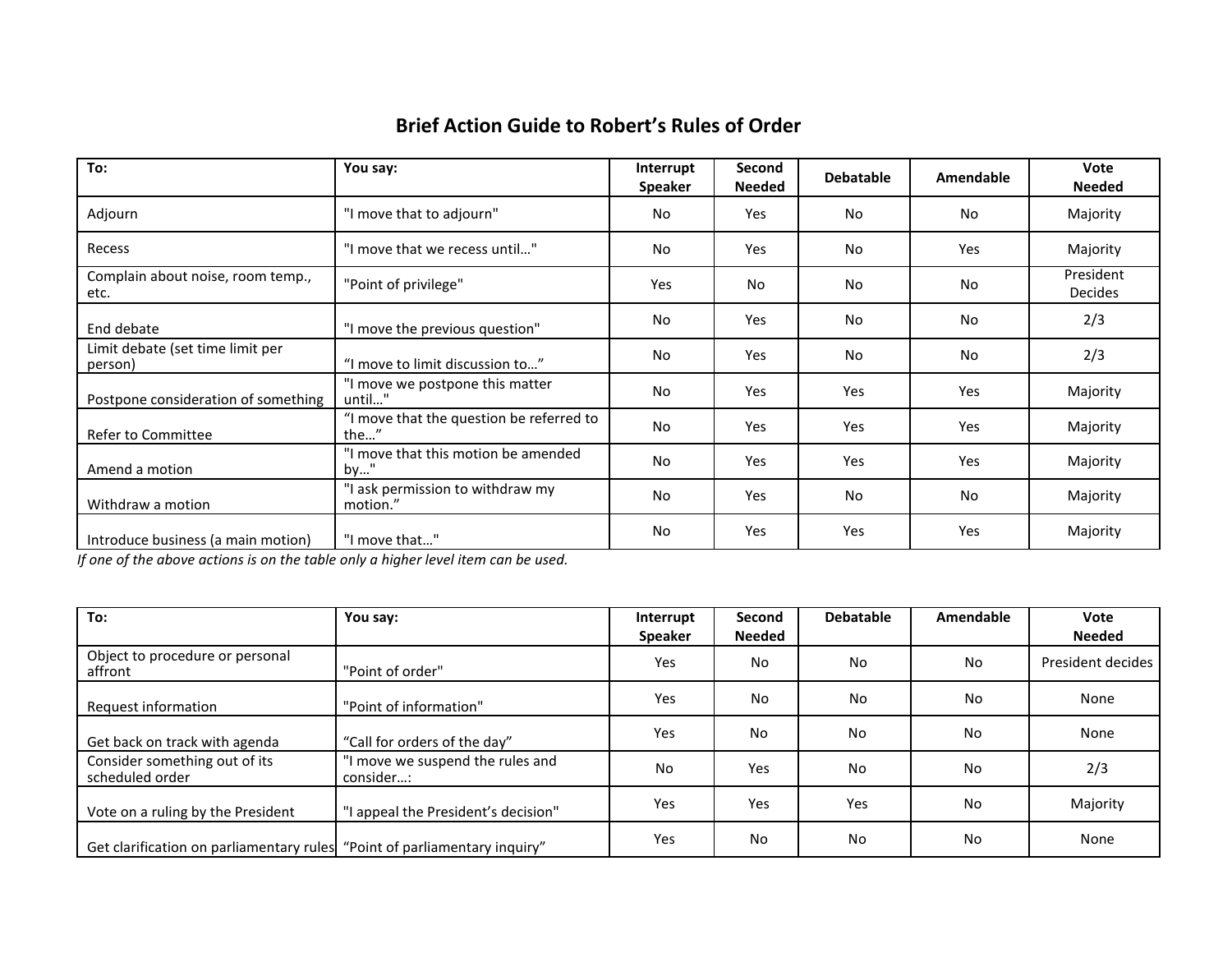# **VOMWD PROCEDURE FOR HANDLING A MAIN MOTION**

*NOTE: Nothing goes to Board discussion without a motion being on the floor. The only exception is a request for information. Staff's recommendation is informational and can be used for the motion or modified if required.*

# **The President Controls the Order of the Meeting**

## **1. Obtaining and assigning the floor**

A Director raises hand when no one else has the floor

• The President recognizes the Director by name

## **2. How the Motion is brought before the Board**

- A Director makes the motion: "*I move that…" or "I move to…"*
- A different Director seconds the motion: "*I second the motion"* or "*I second it"* or "S*econd*"
	- o If there is no second then the motion dies
- The President states the motion: "*It is moved and seconded that..." Are you ready for the question?*

# **3. Consideration of the Motion**

- Members can now discuss/debate the motion
- Each Director can gain the floor twice for up to 10 minutes each time
- Before speaking in debate, members obtain the floor (see 1 above)
- The maker of the motion has first right to the floor
- Debate must be confined to the merits of the motion
- Debate can be closed only by order of the Board (2/3 vote) or by the President if no one seeks the floor for further debate

# **4. The President puts the Motion to a vote**

- The President asks the Board Secretary/Deputy Secretary to put the question to vote.
- Board Secretary/Deputy Secretary restates the motion and then performs a Roll Call Vote.
- **5. The President and/or Board Secretary/Deputy Secretary announces the results**
	- The ayes have it, the motion carries; or
	- The nays have it and the motion fails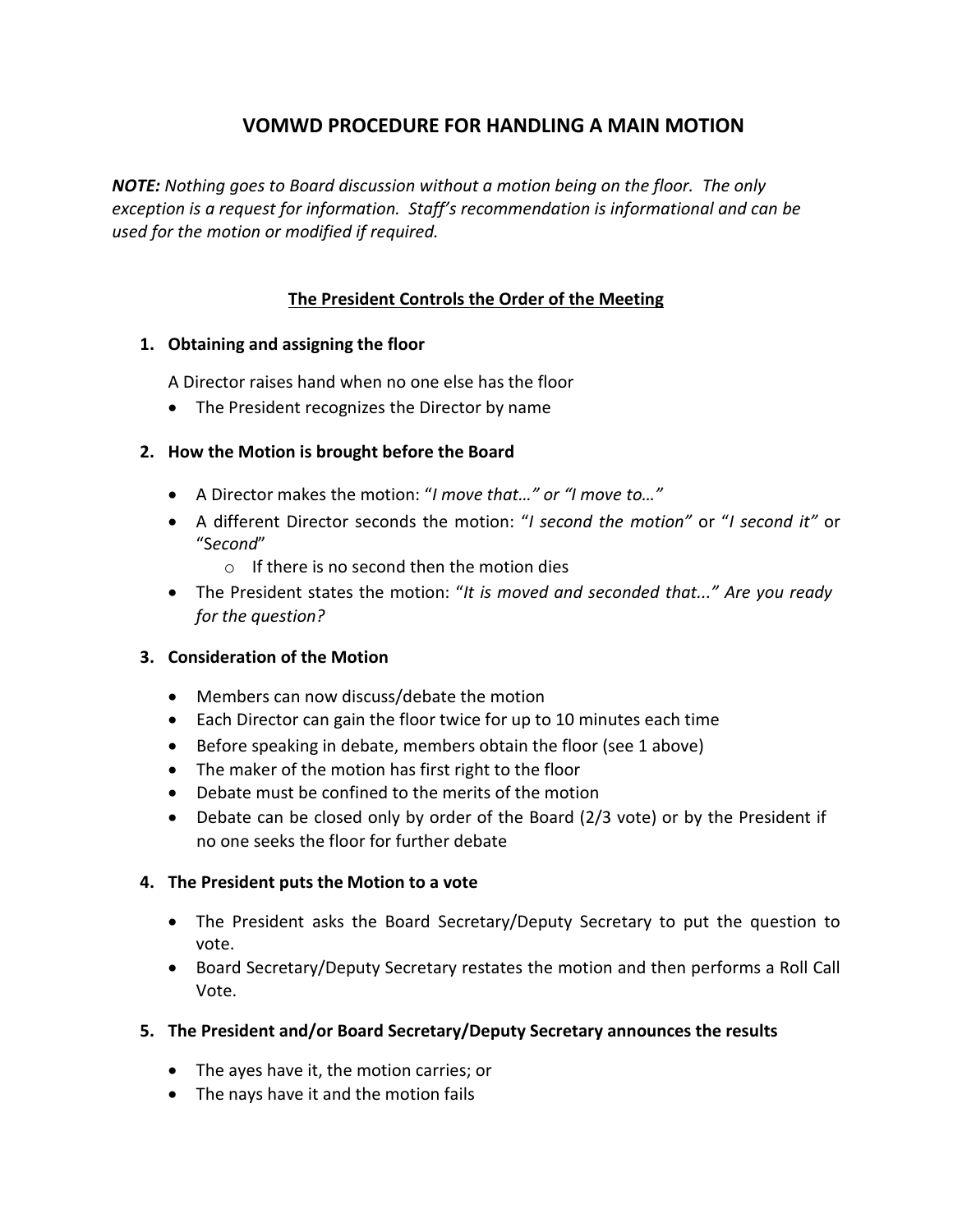# **HOW TO ACCOMPLISH WHAT YOU WANT TO DO IN MEETINGS**

#### **MAIN MOTION**

*You want to propose a new idea or action for the group.*

- After recognition, make a main motion.
- Director: "I move that  $\cdot$ "

#### **PERMISSION TO WITHDRAW A MOTION**

*You have made a motion and after discussion, you no longer support your motion.*

• Without recognition, "I ask permission to withdraw my motion."

*Withdraw must be approved by a majority of the Quorum. President can simply state, "Any objections to the Withdraw?"*

#### **AMENDING A MOTION**

*You want to change some wording of the motion being discussed. This cannot be used to change the intent of the motion.*

- After recognition, "I move that the motion be amended by adding the following words \_\_\_\_\_\_\_\_\_\_\_\_\_."
- After recognition, "I move that the motion be amended by striking out the following words ."
- After recognition, "I move that the motion be amended by striking out the following words, \_\_\_\_\_\_\_\_, and adding in their place the following words \_\_\_\_\_\_\_."

*Amendment must be approved by a majority of the Quorum. President can simply state, "Any objections to the amendment?"*

#### **REFER TO A COMMITTEE**

*You feel that an idea or proposal being discussed needs more study and investigation.*

• After recognition, "I move that the question be referred to the committee."

#### **POSTPONE DEFINITELY**

*You want the membership to have more time to consider the question under discussion and you want to postpone it to a definite time or day, and have it come up for further consideration.*

• After recognition, "I move to postpone the question until \_\_\_\_\_\_\_\_."

#### **PREVIOUS QUESTION**

*You think discussion has gone on for too long and you want to stop discussion and vote.*

• After recognition, "I move the previous question."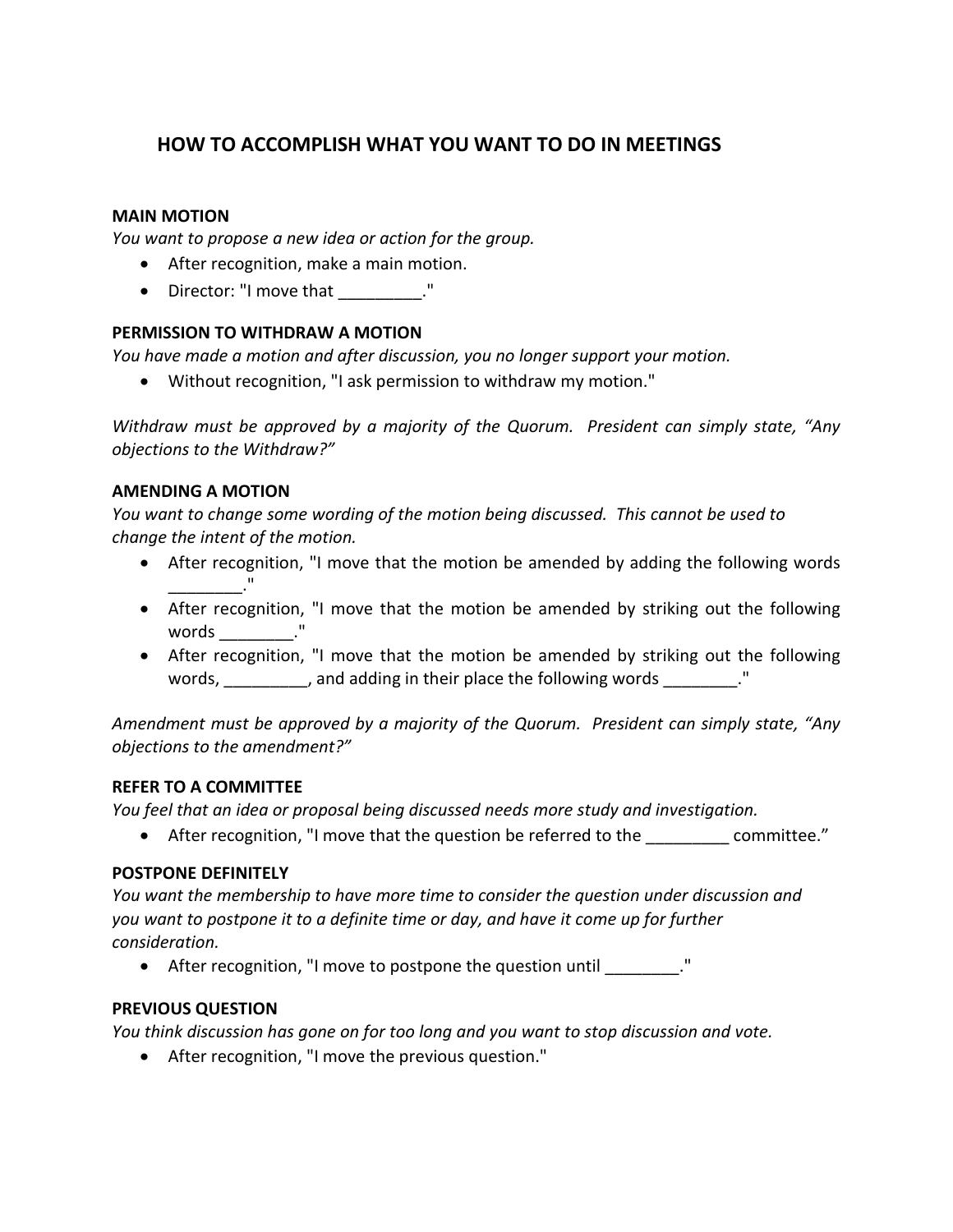#### **LIMIT DEBATE**

*You think discussion is getting long, but you want to give a reasonable length of time for consideration of the question.*

• After recognition, "I move to limit discussion to two minutes per speaker."

#### **RECESS**

*You want to take a break for a while.*

• After recognition, "I move to recess for ten minutes."

## **ADJOURNMENT**

*You want the meeting to end.*

• After recognition, "I move to adjourn."

## **CALL FOR ORDERS OF THE DAY**

*If the President is not following the order of the approved agenda.*

• Without recognition, "Call for orders of the day."

#### **POINT OF PERSONAL PRIVILEGE**

*The noise outside the meeting has become so great that you are having trouble hearing.*

- Without recognition, "Point of personal privilege."
- President: "State your point."
- Director: "There is too much noise, I can't hear."

#### **POINT OF ORDER**

*It is obvious that the meeting is not following proper rules.*

• Without recognition, "I rise to a point of order," or "Point of order."

#### **POINT OF INFORMATION**

*You are wondering about some of the facts under discussion, such as the balance in the treasury when expenditures are being discussed.*

• Without recognition, "Point of information."

#### **POINT OF PARLIAMENTARY INQUIRY**

*You are confused about some of the parliamentary rules.*

• Without recognition, "Point of parliamentary inquiry."

# *Board Secretary/Deputy Secretary to advise Board on proper procedure*

#### **APPEAL THE DECISION OF THE PRESIDENT**

*You feel the President did not follow proper orders during decision.* Without recognition, "I appeal the decision of the president."